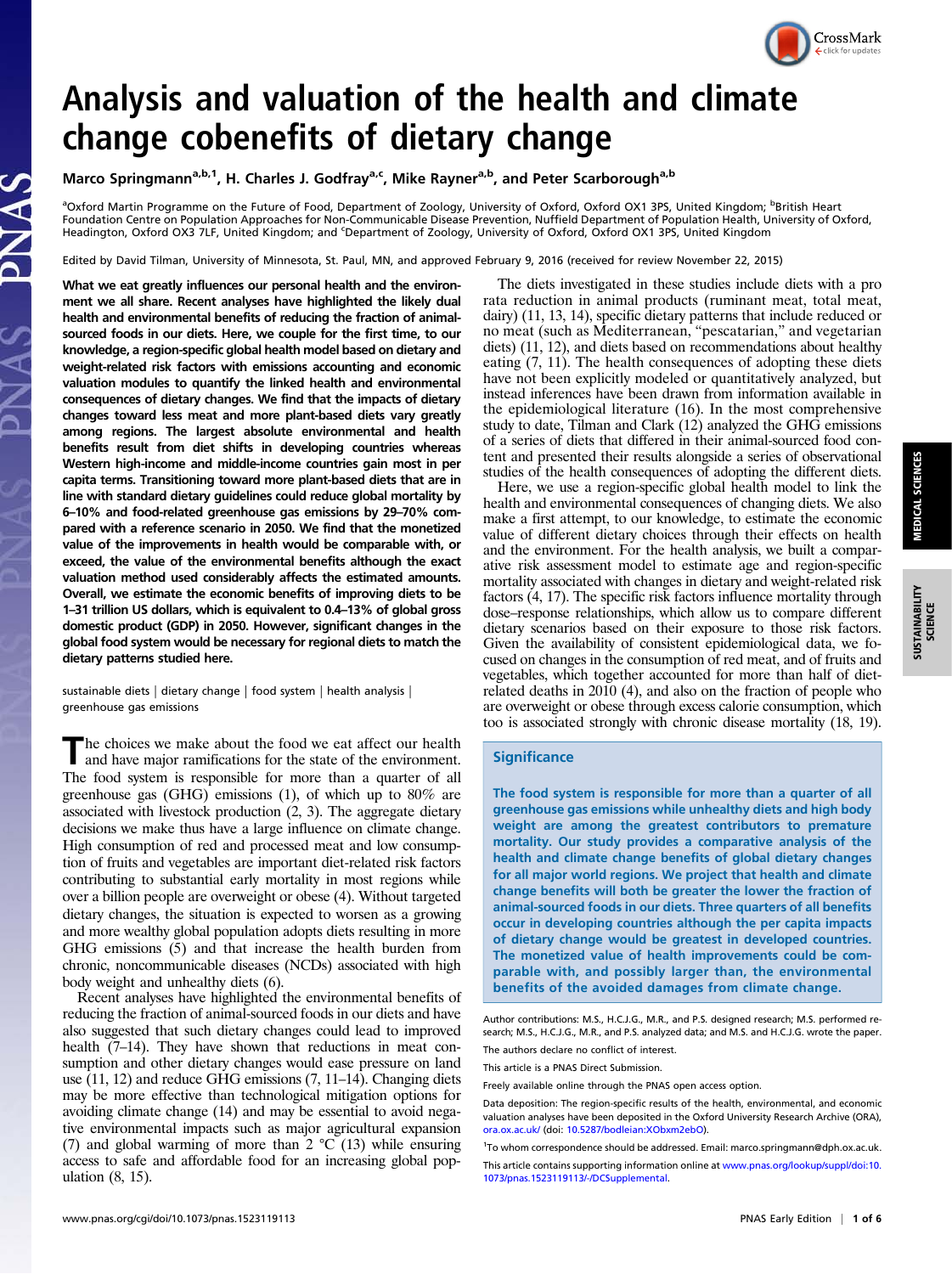The disease states included were coronary heart disease (CHD), stroke, type 2 diabetes (T2DM), and cancer that is an aggregate of site-specific cancers. These four disease states accounted for about 60% of NCD deaths and for about 40% of deaths globally in 2010 (6). Given that dietary and weight-related risk factors are predominantly associated with chronic disease mortality, we focused on the health implications of changes in those risk factors for adults (aged 20 y and older).

For the environmental analysis, we linked regional and scenariospecific food type consumption levels to GHG emissions using Tilman and Clark's metaanalysis of life cycle studies (12) although we adjusted for likely future productivity improvements (3). In the economic analysis, we placed a monetary value on changes in GHG emissions by using estimates of the social cost of carbon (20) and explored monetizing the health consequences using the value of statistical life (21, 22) and projections of health-care expenditure by cause of death (23–25). We stress from the outset that we consider the economic valuation to be a first step and that the estimates are not exactly comparable nor do they include all consequences of dietary changes.

We used this coupled modeling framework to analyze the environmental and health impacts of four dietary scenarios in the year 2050 (SI Appendix[, Table S1](http://www.pnas.org/lookup/suppl/doi:10.1073/pnas.1523119113/-/DCSupplemental/pnas.1523119113.sapp.pdf)) (7, 9–13). The first (referred to below as REF) is a reference scenario based on projections from the Food and Agriculture Organization of the United Nations (FAO), with adjustments to take into account the fraction of nonedible and wasted food (26, 27). The second scenario [healthy global diets (HGD)] assumes the implementation of global dietary guidelines on healthy eating (16, 28) and that people consume just enough calories to maintain a healthy body weight (29). The last two scenarios also assume a healthy energy intake but based on observed vegetarian diets (30, 31), either including eggs and dairy [lacto-ovo vegetarian (VGT)] or completely plant-based [vegan (VGN)]. The three nonreference scenarios are not intended to be realizable dietary outcomes on a global level but are designed to explore the range of possible environmental and health outcomes of progressively excluding more animal-sourced foods from human diets (7, 9–13).

The different diet scenarios were implemented by adjusting the region-specific diets described in the REF scenario, which main-tained the regional character of food consumption ([SI Appendix](http://www.pnas.org/lookup/suppl/doi:10.1073/pnas.1523119113/-/DCSupplemental/pnas.1523119113.sapp.pdf), [section SI.1\)](http://www.pnas.org/lookup/suppl/doi:10.1073/pnas.1523119113/-/DCSupplemental/pnas.1523119113.sapp.pdf). The HGD diet included (per day) a minimum of five portions of fruits and vegetables (16), fewer than 50 g of sugar (16), a maximum of 43 g of red meat (28), and an energy content of 2,200–2,300 kcal, depending on the age and sex composition of the population (29). The VGT and VGN diets differed from the HGD in including six (VGT) or seven (VGN) portions of fruits and vegetables (30, 31) and one portion of pulses (30, 31), with no red meat, poultry, or fish, and in the VGN diet no dairy or eggs. Energy intake was adjusted to the target levels by varying the proportion of staple foods in the diet, but preserving their region-specific composition.

## Results

Less than half of all regions meet, or are projected to meet, dietary recommendations for the consumption of fruit, vegetables, and red meat, and also exceed the optimal total energy intake (*[SI Appendix](http://www.pnas.org/lookup/suppl/doi:10.1073/pnas.1523119113/-/DCSupplemental/pnas.1523119113.sapp.pdf)*, [Fig. S1\)](http://www.pnas.org/lookup/suppl/doi:10.1073/pnas.1523119113/-/DCSupplemental/pnas.1523119113.sapp.pdf). As a consequence, large changes in the food system would be necessary to achieve the dietary patterns considered here ([SI](http://www.pnas.org/lookup/suppl/doi:10.1073/pnas.1523119113/-/DCSupplemental/pnas.1523119113.sapp.pdf) *Appendix*[, Table S7](http://www.pnas.org/lookup/suppl/doi:10.1073/pnas.1523119113/-/DCSupplemental/pnas.1523119113.sapp.pdf)). In the HGD scenario, the changes include increasing global fruit and vegetable consumption by 25% (99 g·d<sup>-1</sup>) and by more in Sub-Saharan Africa (190%, 323 g·d−<sup>1</sup> ), South Asia (101%, 248 g·d<sup>-1</sup>), and Latin America (39%, 138 g·d<sup>-1</sup>) and decreasing global red meat consumption by 56% (42 g·d<sup>-1</sup>), and by more in Western high-income and middle-income countries (78%, 113 g·d<sup>-1</sup> and 69%,  $72 \text{ g} \cdot \text{d}^{-1}$ , respectively), East Asia (74%, 93  $\text{g} \cdot \text{d}^{-1}$ ), and Latin America (72%, 83 g·d−<sup>1</sup> ). The nonmeat diets require greater increases in the consumption of fruits and vegetables (VGT, 39%, 152 g·d<sup>-1</sup>; VEG, 54%, 212 g·d<sup>-1</sup>), and of pulses (324%, 61 g·d<sup>-1</sup>, each). Compared with the reference scenario, the alternative diets require 15% less total energy intake.

Health Impacts. Moving to diets with fewer animal-sourced foods would have major health benefits (Fig. 1A). Compared with the reference scenario, we project that adoption of global dietary guidelines (HGD) would result in 5.1 million avoided deaths per year [95% confidence interval (CI), 4.8–5.5 million] and 79 million years of life saved (CI,  $75-83$  million) (Fig. 1A and [SI](http://www.pnas.org/lookup/suppl/doi:10.1073/pnas.1523119113/-/DCSupplemental/pnas.1523119113.sapp.pdf) Appendix[, Fig. S2\)](http://www.pnas.org/lookup/suppl/doi:10.1073/pnas.1523119113/-/DCSupplemental/pnas.1523119113.sapp.pdf). The equivalent figures for the vegetarian (VGT) diet are 7.3 million avoided deaths (CI, 7.0–7.6 million) and 114 million life years saved (CI, 111–118 million) and for the vegan (VGN) diet 8.1 million avoided deaths (CI, 7.8–8.5 million) and 129 million life years saved (CI, 125–133 million). Differentiated by risk factor, more than half of avoided deaths (51–57% across the three scenarios) were due to decreased red meat consumption, 24–35% to increased fruit and vegetable consumption, and 19–30% to a lower prevalence of being overweight and obese associated with limiting excessive energy intake. The reduced mortality in the VGT and VGN scenarios compared with the HGD scenario was due to lower red meat consumption (1.7 million additional avoided deaths in each) and higher fruit and vegetable consumption (VGT, 0.8 million; VGN, 1.8 million additional avoided deaths). Across the three nonreference scenarios, about 45–47% of all avoided deaths were from reduced coronary heart disease (CHD), 26% from stroke, 16–18% from cancer, and 10–12% from type 2 diabetes mellitus (T2DM) ([SI Appendix](http://www.pnas.org/lookup/suppl/doi:10.1073/pnas.1523119113/-/DCSupplemental/pnas.1523119113.sapp.pdf), Fig. S3). Adopting the nonreference diets reduced the combined number of deaths per year from CHD, stroke, cancer, and T2DM in 2050 by 12% (HGD), 17% (VGT), and 19% (VEG) and the overall number of deaths from all causes by 6% (HGD), 9% (VGT), and 10% (VEG) (SI Appendix[, Table S8\)](http://www.pnas.org/lookup/suppl/doi:10.1073/pnas.1523119113/-/DCSupplemental/pnas.1523119113.sapp.pdf).

Our analysis allows a regional breakdown of the health benefits of dietary change. The greatest number of avoided deaths (∼72% across the three nonreference scenarios) occurred in developing countries, in particular in East Asia (31–35%) and South Asia (15–19%) (Fig. 1A). Reducing red meat consumption was the risk factor that had the most positive effect on health in East Asia (78–82%), Western high- and middle-income countries (64–71%; 58–65%), and Latin America (42–48%). Increasing fruit and vegetable consumption was responsible for the majority of avoided deaths in the least developed regions (South Asia, 75– 83%; Sub-Saharan Africa, 72–84%). Reduced energy intake and the consequent fewer people overweight and obese were particularly important in the Eastern Mediterranean (41–79%), Latin America (32–48%), and Western high- and middle-income countries (29–40%; 20–33%). The model results can also be expressed as avoided deaths per capita, a measure of personal risk ([SI Ap](http://www.pnas.org/lookup/suppl/doi:10.1073/pnas.1523119113/-/DCSupplemental/pnas.1523119113.sapp.pdf)pendix[, Figs S5](http://www.pnas.org/lookup/suppl/doi:10.1073/pnas.1523119113/-/DCSupplemental/pnas.1523119113.sapp.pdf)–[S7](http://www.pnas.org/lookup/suppl/doi:10.1073/pnas.1523119113/-/DCSupplemental/pnas.1523119113.sapp.pdf)). By this measure the greatest benefits of dietary change occurred in developed countries due to the relatively larger per capita reductions in red meat consumption and total energy intake that are necessary to meet dietary guidelines (HGD) or a vegetarian diet (VGT, VGN) (SI Appendix[, Table S7\)](http://www.pnas.org/lookup/suppl/doi:10.1073/pnas.1523119113/-/DCSupplemental/pnas.1523119113.sapp.pdf).

**Emissions Impacts.** In line with other studies  $(7, 12, 13)$ , we find that dietary changes toward less animal-sourced foods can help mitigate an expected growth in food-related GHG emissions. Under our reference scenario, we project GHG emissions associated with food consumption to increase by 51%, from 7.6  $\pm$  0.1 giga tonnes (Gt)·y<sup>-1</sup> (measured in CO<sub>2</sub> equivalents) in 2005/2007 to 11.4  $\pm$  0.2 Gt·y<sup>-1</sup> in 2050 ([SI Appendix](http://www.pnas.org/lookup/suppl/doi:10.1073/pnas.1523119113/-/DCSupplemental/pnas.1523119113.sapp.pdf), Fig. S8). Food-related GHG emissions in the HGD scenario were  $8.1 \pm 0.1$  Gt·y<sup>-1</sup>, which is 29% less than REF emissions in 2050 and 7% greater than emissions in 2005/2007. The two vegetarian diets resulted in food-related GHG emissions at midcentury (VGT,  $4.2 \pm 0.1$  Gt·y<sup>-1</sup>; VEG,  $3.4 \pm 0.1$  Gt·y<sup>-1</sup>) that were 45–55% lower than the 2005/2007 levels and 63–70% lower than REF emissions. Emissions reductions in the HGD scenario were largely attributable to reduced red meat consumption  $(3.2 \pm 1)$ 0.1 GtCO<sub>2</sub>, 97%) whereas reductions in red meat  $(6.1 \pm 0.1)$ GtCO<sub>2</sub>, 85%) and poultry  $(1.08 \pm 0.01 \text{ GtCO}_2, 15%)$  were responsible for lower VGT emissions, and lower consumption of red meat (76%), poultry (13%), and eggs and dairy (1.2  $\pm$  0.03 GtCO<sub>2</sub>, 15%) for lower VGN emissions (Fig. 1B). In relation to an emissions pathway that is believed to be likely to limit global temperature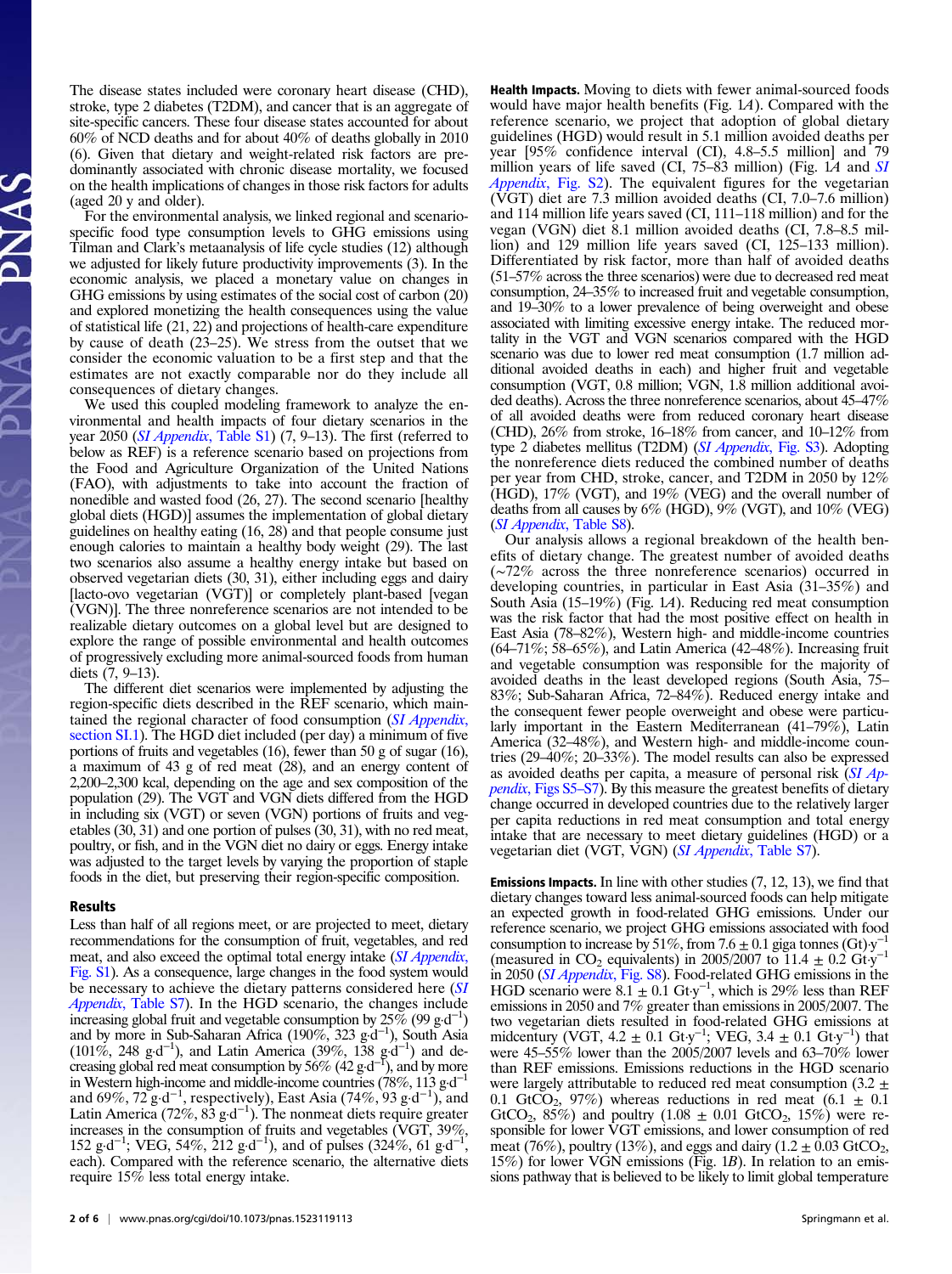

Fig. 1. Health and environmental analysis of dietary change for the year 2050. The diet scenarios include a reference scenario based on FAO projections (REF), a scenario based on global guidelines on healthy eating and energy intake (HGD), and scenarios based on vegetarian (VGT) and vegan (VGN) dietary patterns. (A) Number of avoided deaths in the dietary scenarios relative to the reference scenario in 2050 by risk factor and region. Risk factors include changes in the consumption of fruits and vegetables [ΔC(fruit&veg)] and red meat [ΔC(red meat)], combined changes in overweight and obesity (Δweight), and all risk factors combined (Total). The regional aggregation is detailed in SI Appendix[, Table S3 and section SI.1](http://www.pnas.org/lookup/suppl/doi:10.1073/pnas.1523119113/-/DCSupplemental/pnas.1523119113.sapp.pdf)). (B) Changes in food-related greenhouse gas (GHG) emissions in the dietary scenarios relative to the reference scenario in 2050 by food group and region.

increase to below 2 °C (32), we project that the ratio of food-related GHG emissions to GHG emissions from all sources increases from 16% in 2005/2007 to 52%, 37%, 19%, and 15% in 2050 in the REF, HGD, VGT, and VGN scenarios, respectively ([SI Appendix](http://www.pnas.org/lookup/suppl/doi:10.1073/pnas.1523119113/-/DCSupplemental/pnas.1523119113.sapp.pdf), Fig. S6 [and section SI.3](http://www.pnas.org/lookup/suppl/doi:10.1073/pnas.1523119113/-/DCSupplemental/pnas.1523119113.sapp.pdf)).

We can identify where changes to region-specific diets contribute the most to reduced GHG emissions. About three-quarters of the total reductions (72–76% across the nonreference scenarios) occurred in developing countries, in particular in East Asia (HGD, 55%; VGT, 41%; VEG, 38%) and Latin America (13–15%) (Fig. 1B). In contrast, food-related GHG emissions per capita fell twice as much in developed compared with developing countries across all three nonreference scenarios (SI Appendix[, Fig. S10\)](http://www.pnas.org/lookup/suppl/doi:10.1073/pnas.1523119113/-/DCSupplemental/pnas.1523119113.sapp.pdf), driven mainly by reductions in red meat consumption (*[SI Appendix](http://www.pnas.org/lookup/suppl/doi:10.1073/pnas.1523119113/-/DCSupplemental/pnas.1523119113.sapp.pdf)*, Table [S7](http://www.pnas.org/lookup/suppl/doi:10.1073/pnas.1523119113/-/DCSupplemental/pnas.1523119113.sapp.pdf)). As a result, the difference in food-related per capita GHG emissions between developed and developing countries narrowed ([SI Appendix](http://www.pnas.org/lookup/suppl/doi:10.1073/pnas.1523119113/-/DCSupplemental/pnas.1523119113.sapp.pdf), Fig. S9). The average per capita GHG emissions from someone in a developing country was 53% that of a person from a developed country in the REF scenario but only 26% and 20% in the HGD and VGT scenarios, respectively. In the VGN scenario, food-related GHG emissions per capita were 4% lower in developed countries than in developing ones, which was due to higher fruit and vegetable consumption in some developing coun-tries (exceeding adjusted values in the baseline) ([SI Appendix](http://www.pnas.org/lookup/suppl/doi:10.1073/pnas.1523119113/-/DCSupplemental/pnas.1523119113.sapp.pdf), [Table S8](http://www.pnas.org/lookup/suppl/doi:10.1073/pnas.1523119113/-/DCSupplemental/pnas.1523119113.sapp.pdf)). On a country level, 77 out of the 105 regions in the environmental analysis reduced their food-related GHG emissions per capita in the HGD scenario whereas an increase occurred in 28  $\overline{S}$ (SI Appendix[, Fig. S11\)](http://www.pnas.org/lookup/suppl/doi:10.1073/pnas.1523119113/-/DCSupplemental/pnas.1523119113.sapp.pdf). These increases in emissions were relatively minor (together they made up about 2% of the total changes in food-related GHG emissions) and were primarily due to increasing energy intake in regions with extensive current undernourishment, in particular in Africa. In the VGT and VGN scenarios, the number of regions where per capita food-related GHG emissions increased was reduced from 28 to 1 (the Democratic Republic of the Congo).

Economic Valuation. We used two complementary approaches to assess the economic value of the health benefits associated with dietary change. First, using "cost-of-illness" techniques (23, 25), we calculated the direct health-care costs and the indirect costs of informal care and lost work days that are associated with deaths from specific diseases. Second, we used region-specific data on the willingness of individuals to pay for incremental mortality reductions, the "value of statistical life" (VSL) (21, 22), to obtain an estimate of the cost of the lives (and life-years) saved under each dietary scenario. The two approaches span the range of potential valuation methods (33, 34); the VSL approach is commonly used in cost-benefit analysis (22) to indicate societal preferences whereas the cost-of-illness approach, in particular its direct cost component, highlights the economic impact on the health-care sector and on patients  $(23, 25)$ .

Using the cost-of-illness approach, we estimate that the healthrelated cost savings of moving to the diets based on dietary guidelines (HGD) from that assumed in the REF scenario will be  $735$  billion US dollars per year (\$735 billion·y<sup>-1</sup>) in 2050 with values in the range [based on uncertainties in the cost transfer method  $(Methods)$ ] \$482–987 billion·y<sup>-1</sup> (Fig. 2). Greater savings occur with the adoption of vegetarian diets (VGT, \$973 billion $y^{-1}$ , range  $$644-1,303$  billion·y<sup> $=1$ </sup>) and vegan diets (\$1,067 billion·y<sup>-1</sup>, range  $$708-1,426$  billion y<sup>-1</sup>). As a percentage of expected world gross domestic product (GDP) in 2050, these savings amount to  $2.3\%$ (1.5–3.1%) for HGD diets, 3.0% (2.0–4.0%) for VGT diets, and 3.3% (2.2–4.4%) for VGN diets. About two thirds of the savings (64–66% across the nonreference scenarios) were due to reductions in direct health care-related costs, a third (31–33%) to less need for unpaid informal care (although this figure is an underestimate because we were not able to obtain estimates of the indirect costs of diabetes), and a small fraction (3–4%) to reduced productivity from lost labor time (SI Appendix[, Fig. S12](http://www.pnas.org/lookup/suppl/doi:10.1073/pnas.1523119113/-/DCSupplemental/pnas.1523119113.sapp.pdf)). Although more than twice as many deaths were avoided in developing countries than in developed ones, more than half of all cost savings (54–56%) occurred in developed countries due to their higher health expenditure and income (SI Appendix[, Fig. S12](http://www.pnas.org/lookup/suppl/doi:10.1073/pnas.1523119113/-/DCSupplemental/pnas.1523119113.sapp.pdf) and Fig. 1A).

The value-of-statistical-life approach led to much higher estimates of the economic benefits associated with dietary change (Fig. 2). For the HGD scenario, we estimate that the monetized value associated with diet-related changes in mortality amount to 21 trillion (or  $10^{12}$ ) US dollars per year (\$21 trillion  $y^{-1}$ ) in 2050 with a range (again reflecting uncertainties in the methodology) of \$10–31 trillion  $y^{-1}$ . The values we obtain for the VGT diet are  $$28$  trillion·y<sup>-1</sup> ( $$14-42$  trillion·y<sup>-1</sup>), and for the VGN diet \$30 trillion·y<sup>-1</sup> (\$15–46 trillion·y<sup>-1</sup>). In terms of percentage of expected global GDP in 2050, these values amount to  $9\%$  (4–14%) for HGD diets, 12% (6–18%) for VGT diets, and 13% (6–20%) for VGN diets (Fig. 2). A criticism of the VSL approach, which treats each avoided death as equally valuable, is that most of the avoided deaths occur late in life ([SI Appendix](http://www.pnas.org/lookup/suppl/doi:10.1073/pnas.1523119113/-/DCSupplemental/pnas.1523119113.sapp.pdf), Fig. S4). Recalculating the estimates by monetizing the years of life saved reduces them by approximately one half (Fig. 2). The regional distribution of the monetized economic benefits broadly corresponds to the distribution of changes in mortality despite regional variation in the value of statistical life (*SI Appendix*[, Fig. S13](http://www.pnas.org/lookup/suppl/doi:10.1073/pnas.1523119113/-/DCSupplemental/pnas.1523119113.sapp.pdf)).

To explore the economic benefits of reduced GHG emissions, we used estimates of the social cost of carbon (20) for the year 2050 and calculated the value of avoided harm due to less  $CO<sub>2</sub>$  in the atmosphere (Fig. 2). We found that adoption of diets meeting dietary guidelines (HGD) would have monetized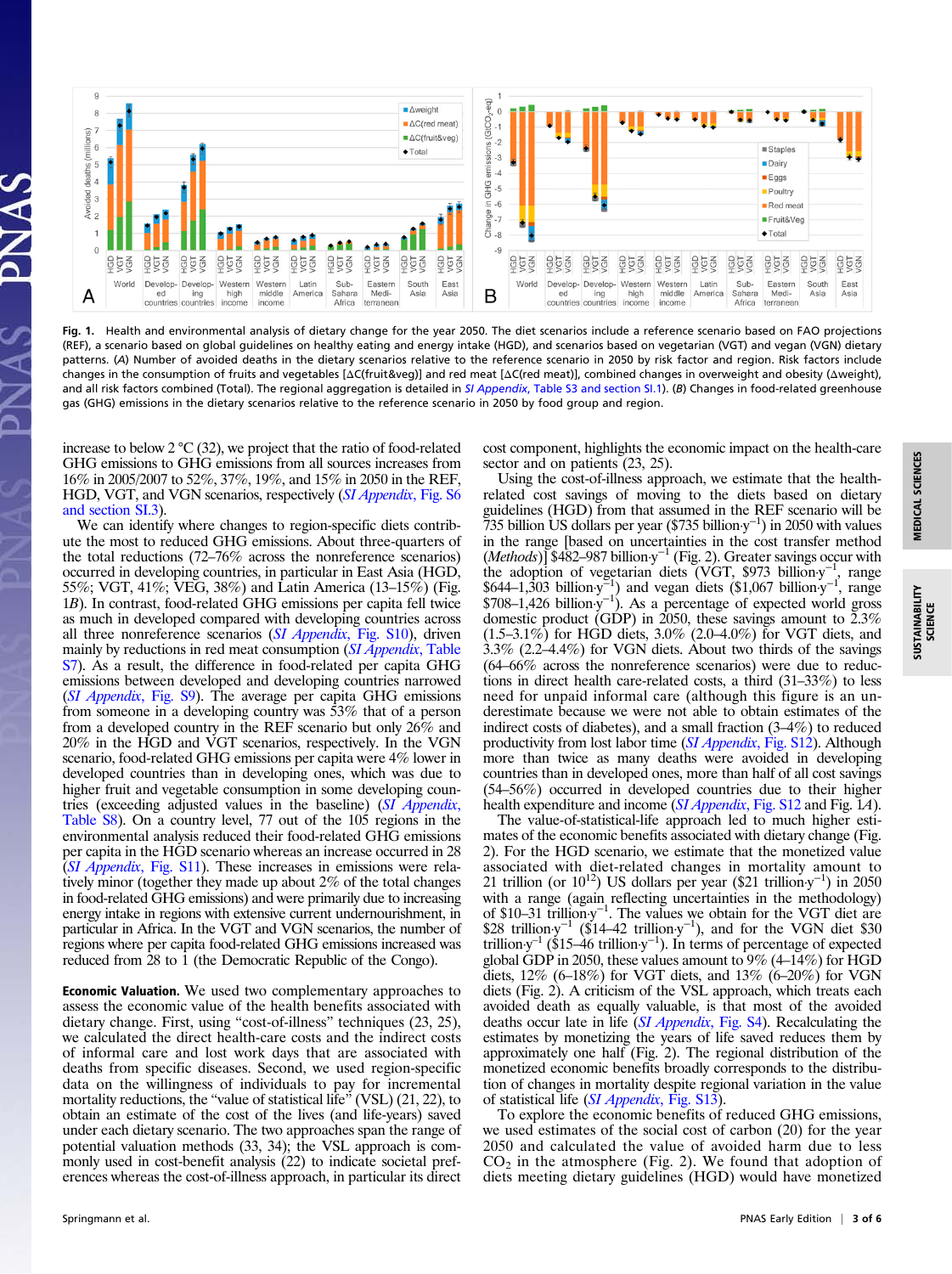Fig. 2. Economic valuation of the health and environmental benefits of dietary change compared with a reference scenario for the year 2050. The three nonreference scenarios are as follows: one based on global guidelines on healthy eating and energy intake (HGD) and two based on vegetarian and vegan dietary patterns (VGT and VGN). (Left) The value of environmental benefits derived from estimates of the social cost of carbon (SCC) and the value of healthcare benefits based on estimates of the costs of illness (CoI), including direct healthcare costs and total costs, which also include indirect costs associated with unpaid informal care and productivity losses from lost labor time. (Right) The value of health benefits associated with the willingness to pay for mortality reductions based on the value of statistical life and life-year (VSL and VSLY). The uncertainty intervals for the environ-



mental valuation stem from different SCC values in 2050 [71 US dollars per ton of CO<sub>2</sub> (71 USD/tCO<sub>2</sub>); 27-221 USD/tCO<sub>2</sub>], and the uncertainty intervals for the health valuation stem from high and low values of the costs of illness ( $\pm 30\%$ ) and the VSL ( $\pm 50\%$ ).

environmental benefits of \$234 billion $y^{-1}$ , with values in the range \$89–729 billion·y<sup>-1</sup> for different assumptions about discount rates (Methods). The benefits were greater for diets with fewer animal-sourced foods: for VGT, \$511 billion y<sup>-1</sup> (\$194– 1,589 billion·y<sup>-1</sup>) and, for VGN, \$570 billion·y<sup>-1</sup> (\$217–1,773 billion·y<sup>-1</sup>). As a percentage of expected world GDP in 2050, the benefits amounted to 0.10% (0.04–0.32%) for HGD diets, 0.22% (0.08–0.69%) for VGT diets, and 0.25% (0.09–0.77%) for VGN diets. The regional distribution of the monetized environmental benefits largely reflects the changes in GHG emissions ([SI Ap](http://www.pnas.org/lookup/suppl/doi:10.1073/pnas.1523119113/-/DCSupplemental/pnas.1523119113.sapp.pdf)pendix[, Fig. S14](http://www.pnas.org/lookup/suppl/doi:10.1073/pnas.1523119113/-/DCSupplemental/pnas.1523119113.sapp.pdf) and Fig. 1B).

#### **Discussion**

Our analysis indicates that dietary changes toward fewer animal and more plant-based foods are associated with significant benefits due to reductions in diet-related mortality and GHG emissions. Changes in the consumption of red meat, fruits, and vegetables and in total energy intake could result in reductions in total mortality of 6–10%, compared with a reference diet in 2050. This estimate is likely an underestimate of the total impact that the dietary patterns studied here could have on diet-related mortality because we were not able to model the health consequences of changes in the consumption of all food groups. For example, diets with fewer animal-sourced foods typically include more nuts and whole grains (30, 31), which evidence suggests have health benefits and are likely to increase the number of avoided deaths (4). Similarly, it is known that salt and sugar ingested in sugary drinks affect health (4), but comparative international data on their effects is insufficient to include in our models whereas the health impacts of other food groups (for example dairy) is inconclusive (35). Wherever possible, we have placed confidence estimates around our results, but we are aware that other sources of uncertainty exist that we have not been able to treat. Those uncertainties include food demand and mortality projections, possible deviations from the linear dose–response relationships linking risk factors and mortality, and our inability to remove all possible confounding effects when deriving relative risk parameters.

Our health estimates are in line with current epidemiological evidence. Tilman and Clark (12) reported results from a metaanalysis that indicated that adopting vegetarian, pescatarian, and Mediterranean dietary patterns could reduce overall mortality by 0–18%. Orlich et al. (36) reported results from a prospective cohort study, focused on vegetarian dietary patterns, that indicated reductions in mortality from all causes in vegetarians and vegans compared with nonvegetarians of 9% and 15%, respectively; and, in combining those results with two preceding prospective cohort studies, Le and Sabaté (37) reported reductions in mortality in vegetarians compared with nonvegetarians living in the United States of 12–20%. However, a prospective

4 of 6 | <www.pnas.org/cgi/doi/10.1073/pnas.1523119113> Springmann et al.

cohort study focused on vegetarians living in the United Kingdom found no statistically significant reduction in mortality compared with nonvegetarians (38), the reasons for which are debated (37). In general, it should be noted that inferring the health impacts of dietary patterns from observational studies is complicated by the potential presence of multiple confounding factors (even if some are controlled for).

The strength of our health analysis is that we used dose–response relationships of dietary and weight-related risk factors, such as changes in red meat consumption and overweight, that are epidemiologically more robust than the association of mortality with complete diets. With this approach, we were able to analyze differences in mortality caused by changes in consumption of specific food groups in individual regions. We found that about half of the global avoided deaths occurred because of the consumption of less red meat and that the other half was due to a combination of increased fruit and vegetable consumption and reductions in total energy intake (and the associated decreases in the fraction of people overweight and obese). However, there were marked regional variations. For example, the two areas with the greatest number of avoided deaths were East Asia and South Asia, in the former primarily driven by reduced red meat consumption and in the latter by increased fruit and vegetable consumption. Regions also differed in whether the net sum of avoided deaths was due to a modest reduction in the risk of mortality of many people or a larger reduction in the risks to a smaller population. The greatest improvement in per capita risk reductions occurred in Western high- and middle-income countries due to reduced red meat consumption and lower energy intakes.

In our environmental analysis, we project reference emissions to increase by 51% between 2005/20007 and 2050 (from 7.6  $GtCO<sub>2</sub>$ -eq to 11.4  $GtCO<sub>2</sub>$ -eq) and dietary changes to decrease the reference emissions by  $29-70\%$  (3.3–8.0 GtCO<sub>2</sub>-eq). The latter is likely to be a conservative estimate because we did not account for the beneficial impacts of dietary change on land use through avoided deforestation. Other studies have estimated that the associated emissions reductions could amount to 2.1–2.8  $GtCO<sub>2</sub>$ -eq per year between 2010 and 2050 (7, 12). We also did not take into account emissions feedbacks from increased life expectancy in the dietary-change scenarios. However, such effects are likely to be small for the health impacts estimated here (SI Appendix[, section SI.9](http://www.pnas.org/lookup/suppl/doi:10.1073/pnas.1523119113/-/DCSupplemental/pnas.1523119113.sapp.pdf)).

In aggregate, our results are consistent with previous studies of the environmental consequences of dietary change. Hedenus et al. (13) projected that dietary changes (ranging from the partial replacements of ruminant meats with other meats, and of animal products with pulses and cereals) could reduce food-related GHG emissions in 2050 by 3.4–5.2 GtCO<sub>2</sub>-eq and that technical mitigation in the agricultural sector and increased productivity could lead to additional reductions of  $1.7-2$  GtCO<sub>2</sub>-eq each. Tilman and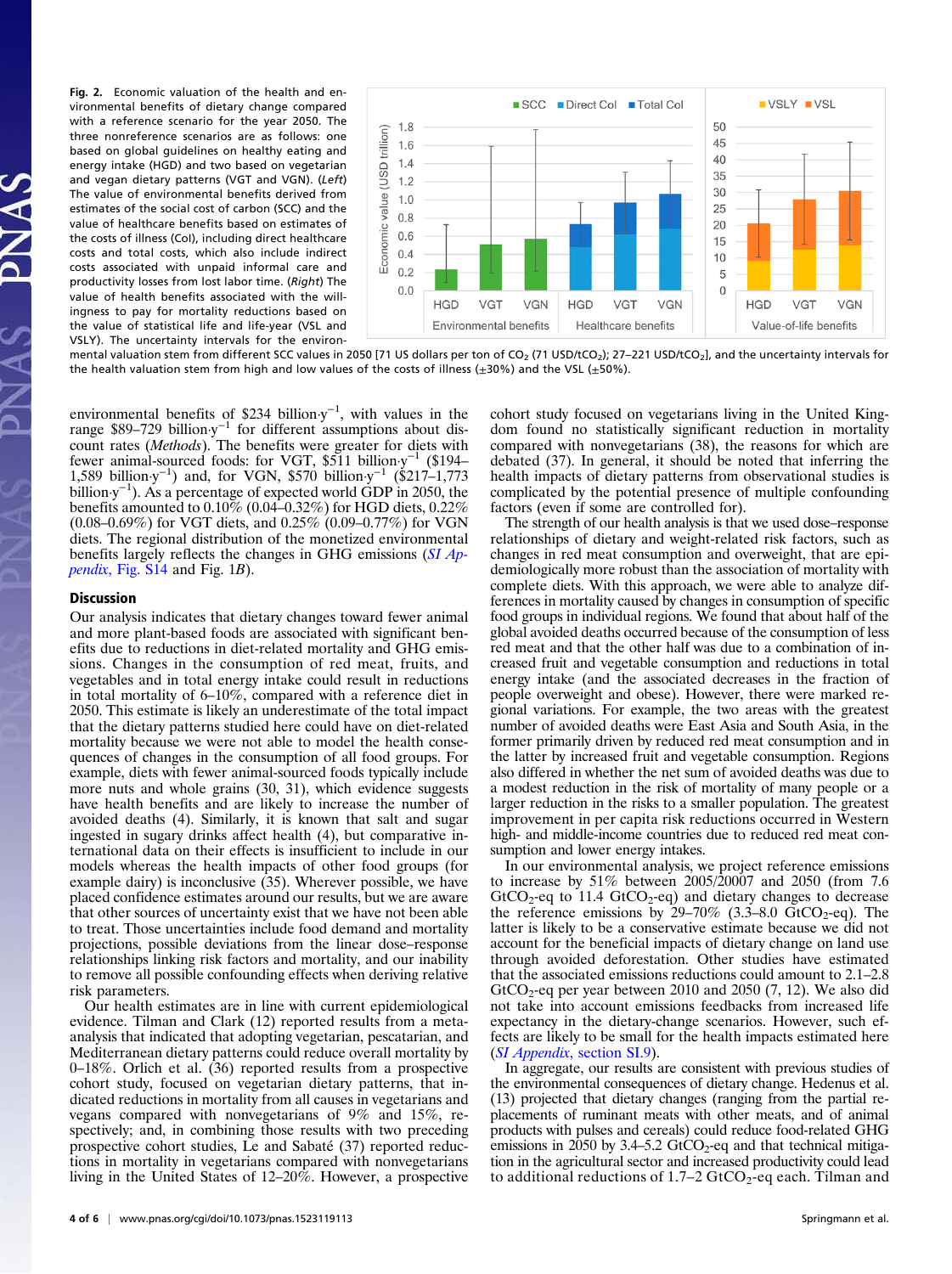Clark (12) projected that adopting Mediterranean, pescatarian, and vegetarian diets would reduce food-related GHG emissions in  $2050$  by 4.2–8.4 GtCO<sub>2</sub>-eq, and Bajželj et al. (7) projected reductions of  $5.8$ –6.4 GtCO<sub>2</sub>-eq in 2050 if dietary recommendations were globally adopted. In contrast to our study, Bajzelj et al. (7) included land-use emissions, and their dietary scenario is largely based on national health guidelines, which are more stringent than the global ones we used in our HGD scenario. Although we adopted the same baseline GHG emissions factors as Tilman and Clark (12), our reference estimates are slightly lower than theirs (*[SI Appendix](http://www.pnas.org/lookup/suppl/doi:10.1073/pnas.1523119113/-/DCSupplemental/pnas.1523119113.sapp.pdf)*, [section SI.10](http://www.pnas.org/lookup/suppl/doi:10.1073/pnas.1523119113/-/DCSupplemental/pnas.1523119113.sapp.pdf)) because we accounted for output-based productivity improvements in agriculture (which lower emissions intensities), and we did not account for the GHG emissions associated with the consumption of fish and seafood. Another difference is that we used food demand projections produced by FAO whereas Tilman and Clark generated their own income-dependent ones.

The strength of our environmental analysis is that we were able to explore regional details. For example, we found that some increases in food consumption-related GHG emissions would be necessary to achieve global dietary recommendations in Sub-Saharan Africa but that, overall, adopting global dietary recommendations would reduce the food-related per capita emissions gap between developing and developed countries (and close the gap completely if purely plant-based diets were adopted). Our analysis also indicated that adopting global dietary guidelines would not be enough to reduce food-related GHG emissions to the same extent that total GHG emissions will need to fall to achieve a climate stabilization pathway that would have a high probability of limiting global temperature increases to below 2 °C (32). For managing food demand (including efficiency improvements in line with current trends) to make its prorated contribution, reductions in animal-based foods of the degree found only in the VGN scenario would be required. Given that such reductions would be hard to achieve, our analysis suggests that, to achieve climate stabilization, a balance will need to be struck between the degree of adoption of plant-based diets, advances in mitigation technologies of the food sector, and disproportionate reductions in non–foodrelated GHG emissions.

In our economic analysis, we found that the economic value of the health benefits associated with more plant-based diets is comparable with, or exceeds, the value of the environmental benefits (depending on the valuation method used). However, although these valuation techniques are routinely used in cost-benefit analyses (20, 22), they are not strictly comparable. The value of environmental benefits represents the value of avoided damages, the health benefits based on cost-of-illness estimates capture the direct and some of the indirect healthcare costs avoided, and the health benefits based on value-of-statistical-life estimates can be interpreted as the aggregate value that individuals in society would be willing to pay for the reductions in mortality associated with the different dietary patterns. In assessing the worth of public programs aimed to achieve healthier and more environmentally sustainable diets, the use of measures based on avoided costs provides a narrow estimate of cost-effectiveness whereas the use of the value-of-statistical-life approach can be seen as providing a broader estimate of net societal benefits.

We are not aware of other studies that contrasted the value of environmental and health benefits (SI Appendix[, section SI.11](http://www.pnas.org/lookup/suppl/doi:10.1073/pnas.1523119113/-/DCSupplemental/pnas.1523119113.sapp.pdf)), and we repeat the caveat that the valuation techniques we used are subject to significant uncertainties. The most important source of uncertainty for the environmental valuation is the discount rate used to calculate the net present value of the future harm caused by climate change. For example, changing the discount rate from five to a measure that assumes higher than expected impacts of temperatures in the upper tails of the modeled distribution (Methods) increases the value of the environmental benefits of the HGD diet scenario from \$89 billion to \$729 billion. The main source of uncertainty in the health valuation involves the benefit transfer technique (Methods) used to obtain region-specific costs-of-illness (CoI) and value-of-statistical-life (VSL) estimates. Ideally, we would have used values that were specifically estimated for the regions used. However, such data do not exist for all of the regions included in

this study, so instead we used a comprehensive and quality-screened database of VSL estimates (21, 22) and a regional set of comparable CoI estimates (23–25). The valuation based on CoI estimates might be further improved by the inclusion of comorbidities that can affect the costs attributable to specific disease, and by breaking down aggregate cancer costs into site-specific costs. Sufficient data already exist in some regions to explore the latter, but not enough for a global analysis  $(34)$ . Finally, we note that we did not assess the market responses associated with dietary changes: e.g., due price changes, which remain an important area for future research.

There is a general consensus that dietary change across the globe can have multiple health, environmental, and economic benefits (12). Our analysis confirms this view and takes a step forward in providing better estimates of the magnitude of the possible benefits and how they are distributed across different regions. It introduces a framework to analyze multiple costs and benefits across different sectors simultaneously. The size of the projected benefits, even taking into account all of the caveats about the unavoidable sources of uncertainty in our work, should encourage researchers and policy makers to act to improve consumption patterns. But we also show the magnitude of the task. To achieve the HGD diet that embodies a (minimal) global consensus on the consumption of a few major food groups would require a 25% increase in the number of fruits and vegetables eaten globally and a 56% reduction in red meat whereas, overall, the human species would need to consume 15% fewer calories. We hope our work will help identify the targeted, region-specific interventions (8, 39) that will be needed on both the production and consumption sides of the food system to achieve these benefits.

#### Methods

In the health analysis, we estimated the mortality and disease burden attributable to dietary and weight-related risk factors by calculating "population attributable fractions" (PAFs). PAFs describe the proportions of disease cases that would be avoided were the risk exposure changed from a baseline to a counterfactual (4, 17). We assumed that changes in relative risks follow a dose– response relationship (4) and that PAFs combine multiplicatively (4, 40). Changes in mortality were calculated by multiplying region- and disease-specific PAFs by region, disease, and age-specific death rates and population numbers (SI Appendix[, section SI.2\)](http://www.pnas.org/lookup/suppl/doi:10.1073/pnas.1523119113/-/DCSupplemental/pnas.1523119113.sapp.pdf). In addition to changes in mortality, we also calculated the years of life lost (YLL) due to a change in dietary and weight-related risk factors. We did this calculation by multiplying each age-specific death by the life expectancy at that age using the Global Burden of Disease standard abridged life table (40).

We used publically available data sources to parameterize the comparative risk analysis. Population and mortality projections for the year 2050 were adapted from the United Nations Population Division and theWorld Health Organization (WHO), respectively. The diet and weight-related relative risk parameters ([SI Appendix](http://www.pnas.org/lookup/suppl/doi:10.1073/pnas.1523119113/-/DCSupplemental/pnas.1523119113.sapp.pdf), [Table S4](http://www.pnas.org/lookup/suppl/doi:10.1073/pnas.1523119113/-/DCSupplemental/pnas.1523119113.sapp.pdf)) were taken from pooled analyses of prospective cohort studies (18, 19) and from metaanalyses of prospective cohort and case-control studies (28, 41–46). The cancer associations have been judged as probable or convincing by the World Cancer Research Fund, and, in each case, a dose–response relationship had been identified and there was consistent evidence suggesting a plausible mechanism (28). For the weight-related risk assessment, we used the scenario estimates of total energy intake to estimate changes in the prevalence of being overweight and obese based on historical relationships between weight categories and caloric availability using data from the WHO and the FAO (SI Appendix[, section SI.2](http://www.pnas.org/lookup/suppl/doi:10.1073/pnas.1523119113/-/DCSupplemental/pnas.1523119113.sapp.pdf)).

In the environmental analysis, we calculated the environmental impacts associated with the different dietary scenarios by using commodity-specific GHG emissions factors. The emissions factors are adopted from a recent metaanalysis of life cycle analyses (LCAs) that estimated the "cradle to farm gate" emissions of different food items (12), with adjustments to account for likely productivity improvements that would reduce GHG intensity over time (3) (SI Appendix[, section SI.3](http://www.pnas.org/lookup/suppl/doi:10.1073/pnas.1523119113/-/DCSupplemental/pnas.1523119113.sapp.pdf)). The factors exclude emissions from land-use change and post–farm-gate activities, such as processing, packaging, and transportation to households. We did not include GHG emissions related to the consumption of fish and seafood because those food groups are not resolved in the projections of food demand used in this study (26).

To estimate the economic consequences of the health impacts, we used two complementary costing methods (33, 34): the value-of-statistical-life (VSL) approach (22) and the cost-of-illness (CoI) approach (47). We based our VSL valuation on a comprehensive global metaanalysis of stated preference surveys of mortality risk valuation undertaken for the Organization for